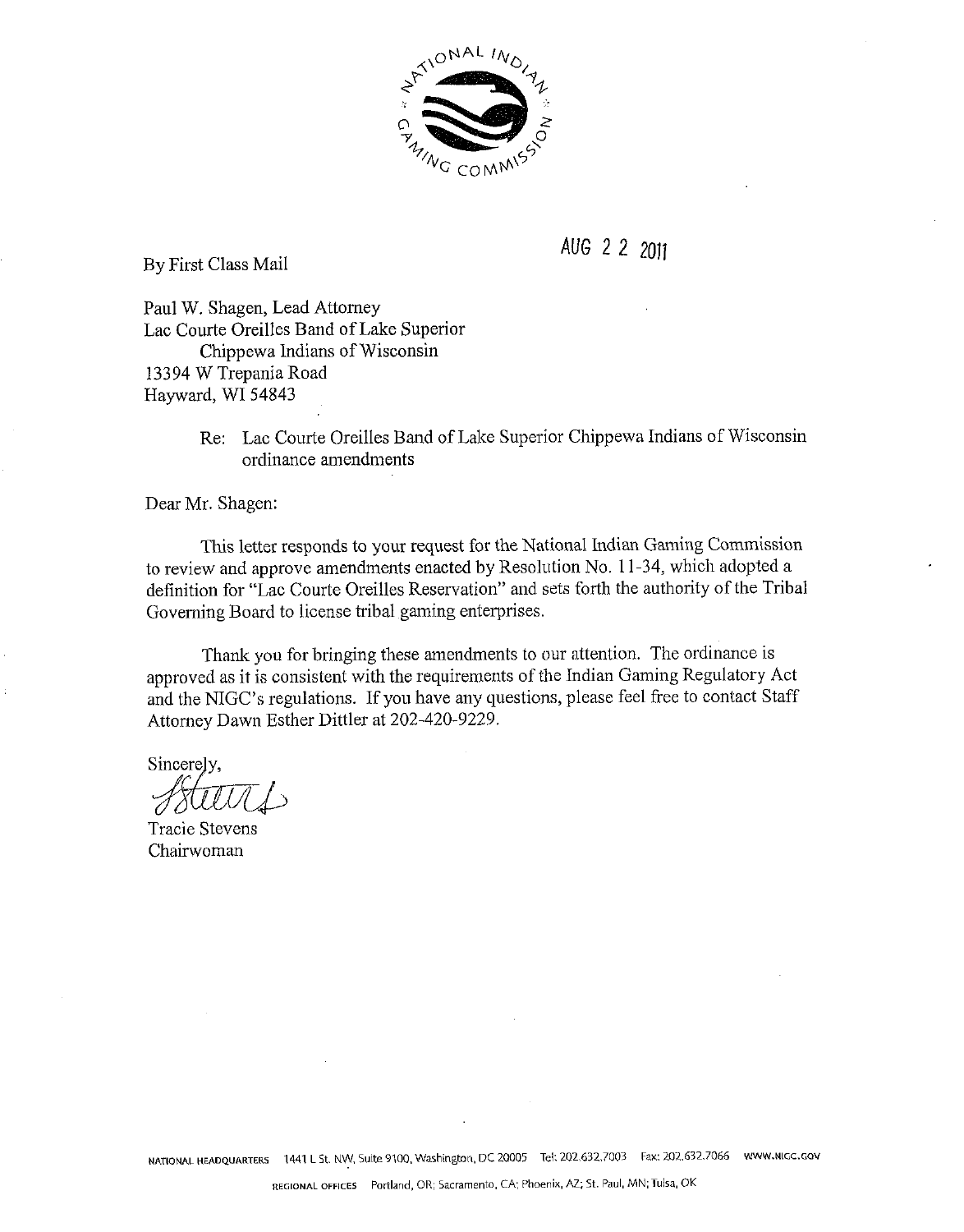



13394 W Trepania Road, Hayward, Wisconsin 54843 Phone: 715-634-8934 Fax: 715-634-4797

## **RESOLUTION NO. 11-34**

## **RESOLUTION APPROVING AMENDMENT TO LAC COURTE OREILLES BAND OF LAKE SUPERIOR CHIPPEWA INDIANS AMENDED GAMING CODE OF 1995**

- WHEREAS, the Lac Courte Oreilles Band of Lake Superior Chippewa Indians of Wisconsin ("Tribe") is a federally recognized Indian tribe organized pursuant to the provisions of the Indian Reorganization Act of 1934,25 U.S.C. *5* 461, el. seq.; and
- WHEREAS, the Tribal Governing Board serves as the governing body of Tribe pursuant to Article 111, Section 1 of the Tribe's Constitution; and
- WHEREAS, in accordance with the authority conferred under Article V, Sections l(c), (e) and (n) of the Tribe's Constitution, the Tribal Governing Board enacted Resolution 95- 63 thereby approving the Lac Courte Oreilles Band of Lake Superior Chippewa Indians Amended Gaming Code (the "Gaming Ordinance"); and
- WHEREAS, through a letter dated September 19, 1995 Nation Indian Gaming Commission ("NIGC") Chairman, Harold A. Monteau, approved the Gaming Ordinance in accordance with the provisions of Indian Gaming Regulatory Act; 25 US.C. § 2701, et. seq.; and
- WHEREAS, the Tribal Governing Board has determined that any amendment to the Gaming Ordinance must be in compliance with the procedures of Chapter IX of the Gaming Ordinance and the laws of the Tribe; and
- WHEREAS, the Tribal Governing Board believes that amendments to the Gaming Ordinance are necessary to ensure definitional consistency; and
- WHEREAS, the Tribal Governing Board has determined that it is in the best interests of the Tribe to amend the Gaming Ordinance in accordance with the foregoing.